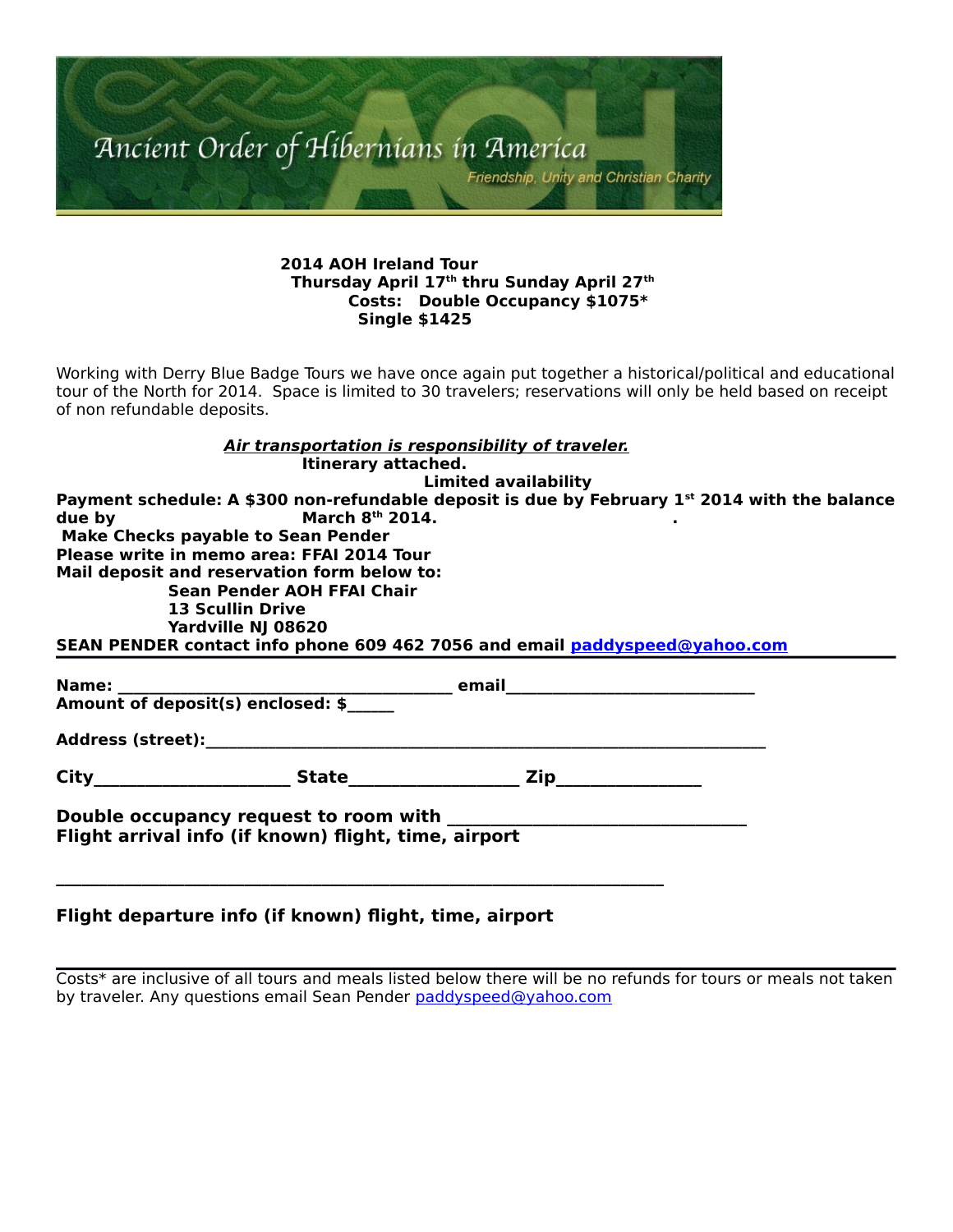# **2014 AOH Tour of Ireland and distribution of Christmas Appeal**

Hotel Information Visit website for phone numbers:

Balmoral<http://www.balmoralhotelbelfast.co.uk/> Blacks Road; Dunmurry, Belfast BT10 0NF

 Tower Hotel [www.towerhotelderry.com/](http://www.towerhotelderry.com/) Butcher Street, Derry, BT48 6HL

Silverbirch Hotel<http://www.silverbirchhotel.com/> 5 Gortin Rd, Omagh County Tyron BT79 7DH,

Cross Square Hotel <http://www.crosssquarehotel.com/> 4-5 O'Fiaich Square Crossmaglen Newry Co. Armagh BT35 9AA

This trip is open to all AOH and LAOH members and guests. Availability is limited to first 30 paid travelers. Itinerary and costs below may be updated depending on availability and attendance. Total cost is \$1075 (Double) or \$1425( single) and includes all ground transportation while in the North\*\*\*, ten nights lodging, tours\*, ten breakfasts and seven dinners.

\*\*\*Airport Transfers: If arriving in Dublin Thursday airport pickup will be provided. If you are arriving in Belfast or arriving prior to April 17<sup>th</sup> it will be up to the traveler to make check in at Balmoral. Those departing out of Dublin April 27<sup>th</sup> will receive transport to airport.

Convenient flights service Dublin departing from Newark Airport; Example:

United – Flight 23 Flight time 6hr 55min

Take-off Wed.  $4/16$  @ 7:00p from EWR (Newark, NJ) Landing Thu. 4/17 @ 6:00a at DUB (Dublin, Ireland)

United – Flight 22 flight Time 7h 35m

Take-off Sun. 4/27  $\odot$  9:00a from DUB (Dublin, Ireland)<br>Landing Sun. 4/27  $\odot$  11:35a at EWR (Newark, NJ) Sun. 4/27 @ 11:35a at EWR (Newark, NJ)

Convenient flights service Dublin also from JFK and many other US airports.